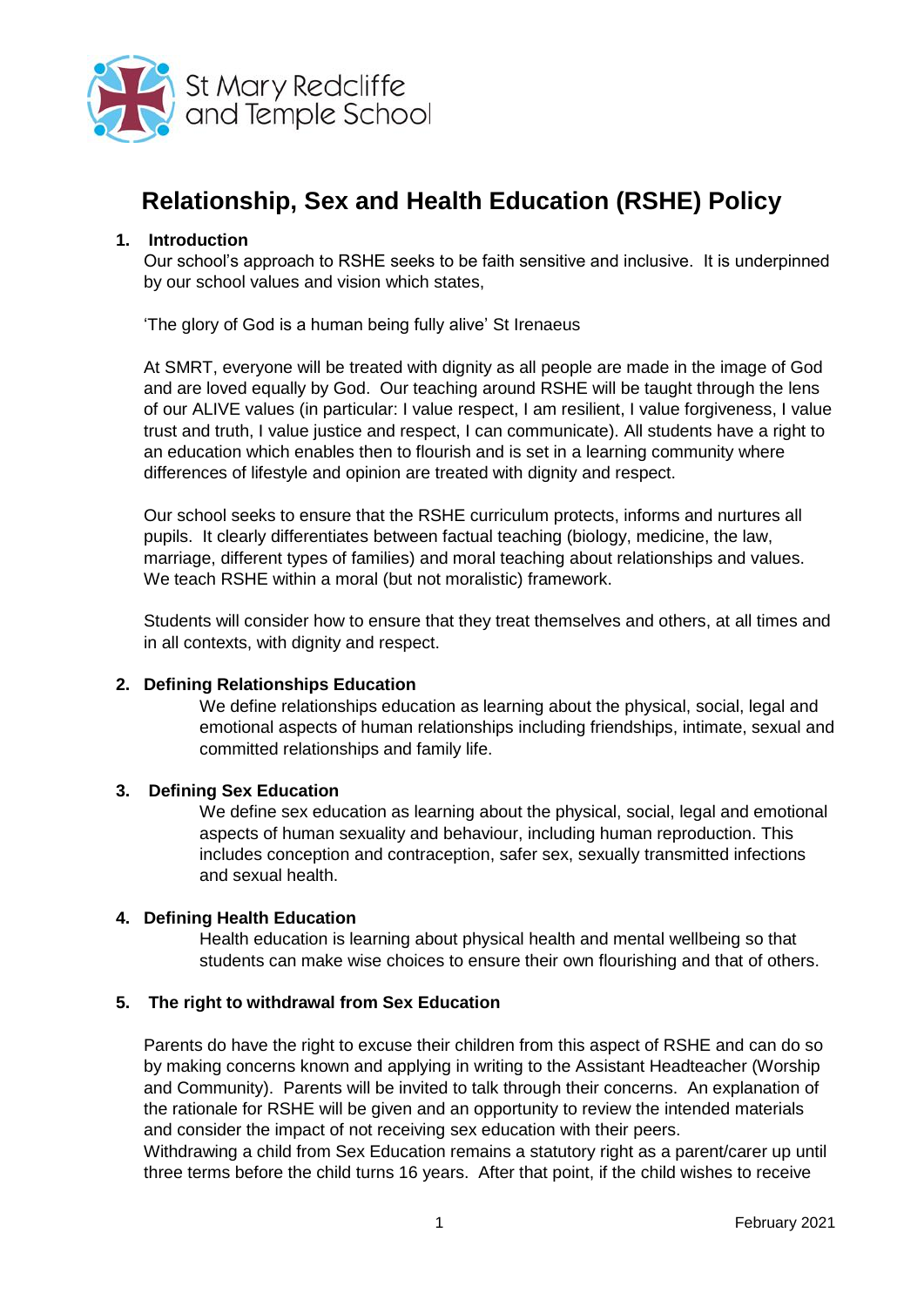sex education rather than be withdrawn, the school should make arrangements to provide the child with Sex Education.

If a pupil is excused from sex education, the school will ensure that the pupil receives appropriate, purposeful education during that period of withdrawal.

There is no right to withdraw from relationships and health education.

## **6. The RSHE Curriculum**

At SMRT, we teach RSHE as a spiral curriculum, building on topics year on year. Here is brief overview of some of the topics covered each year for further details on the topics covered each year, parents can contact the Values in Practice (ViP) co-ordinator: Year 7 – Healthy relationships, healthy bodies and a healthy community

Year 8 – The legal, social and emotional consequences of risky situations in relationships Year 9 – The importance of building safe relationships. Understanding diversity and discrimination.

Year 10 – Taking responsibility for our own mental, emotional and physical wellbeing in relationships

Year 11 – Being proactive in maintaining good physical health and positive healthy relationships in the context of different types of families.

Year 12 and 13 – The majority of students are from other schools but the assumption is made that a comparable programme has been followed in their previous school. Students in  $6<sup>th</sup>$  Form address age-appropriate issues with a particular focus on consent and abuse within relationships, recognising and respecting diversity in sexual orientation and gender identity and with signposting towards appropriate support services in wider areas of sexual health.

As young people's use of online media increases with age, students may turn to social media to explore issues. The RSHE curriculum aims to educate and equip young people with the skills to critically evaluate the information they are presented with online. Moreover, students will be taught strategies to recognise and respond to online bullying, hate speech, extremist views or radicalisation in different online contexts and how to report online malicious communication.

## **7. How will RSHE be taught?**

RSHE will be delivered as part of the ViP (Values in Practice) curriculum within Years 7-11 and through the pastoral, core and assembly programme in the  $6<sup>th</sup>$  Form. RSHE will be delivered in a way that affords dignity and shows respect to all who make up our diverse community. It will not discriminate against any of the protected characteristics in the Equality Act (2010) and will be sensitive to all faiths and beliefs in the wider school community. It will value the importance of faithfulness as the underpinning and backdrop for relationships. It will encourage pupils to develop the skills needed to disagree without being disagreeable, to appreciate the lived experience of other people and to live well together.

We will ensure that RSHE is inclusive and meets the needs of all our pupils, including those with Special Educational Needs (SEND) through the distribution of resources to LSAs and Learning Mentors to offer extra support where required.